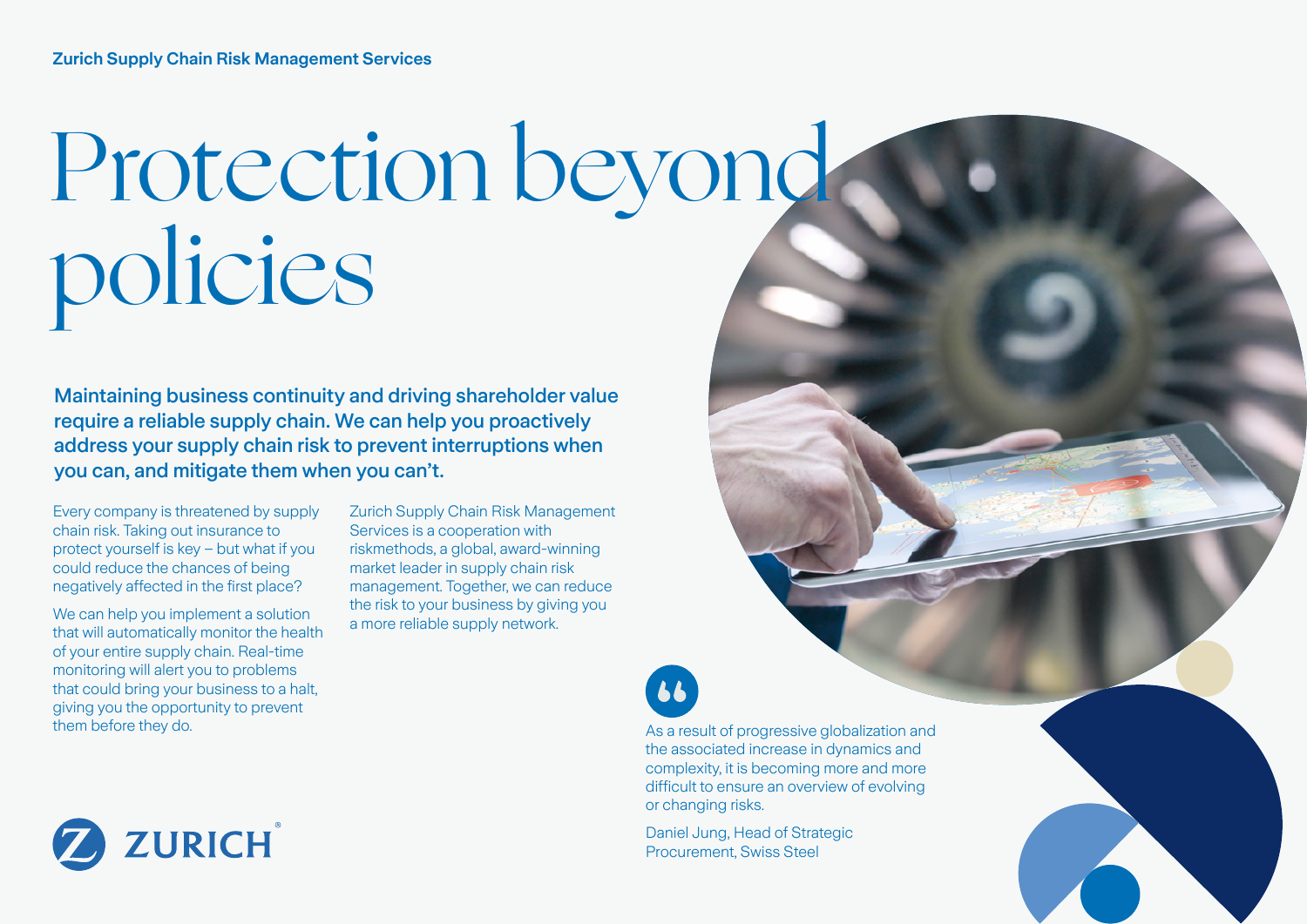## About riskmethods

Zurich Supply Chain Risk Management Services combines technology, risk engineering expertise and insurance to help you identify, assess, mitigate and transfer supply chain risks.

When our supplier was hit by a fire. riskmethods alerted us 30 hours before the supplier did. Because we acted fast to find an alternative source before market prices increased, we realized a purchasing advantage worth \$300k.

André Hahn, Stockmeier Group



riskmethods was born with a singular mission: to create a world of reliable supply networks. When riskmethods was founded in 2013, supply chains were becoming more and more vulnerable to risk, and companies around the globe needed a way to navigate that risk more effectively. riskmethods is trusted by hundreds of brands to protect thousands of products from the supply chain risk that threatens every company.

The riskmethods Solution is powered by Risk Intelligence™, a technology-driven service that uses artificial intelligence to comb through millions of data sources and zero in on the real risk to your supply chain. Thanks to years of machine learning, riskmethods' AI has learned how to tell you only what you need to know, exactly when you need to know it.



#### **Identify your risks with riskmethods Risk Radar™**

- See real-time insights about the health of your entire supply network via dashboards and an interactive world map.
- Generate and compare risk scores using both an out-of-the-box and fully customizable scorecard.
- Benefit from AI-driven technology that generates relevant alerts so you are the first to know about a risk impacting your supply chain.



- Generate impact scores for all your suppliers by category to understand exactly how a risk event might disrupt your supply network.
- Benefit from the **potential of** Zurich's risk management tools (e.g. Zurich Risk Advisor) to enable comprehensive impact profiling.
- Compare suppliers' risk score and impact score to *identify* critical vulnerabilities, and model what-if scenarios.



### **Mitigate your risks with riskmethods Action Planner™ and Zurich Risk Engineering**

- Benefit from Zurich Risk Engineering expertise in developing business continuity plans (including potential impact from climate change).
- Rely on plans to help you take immediate, decisive and preventive actions for all types of risk.
- Automate workflows and assign user tasks so that everyone knows exactly what to do and when to do it.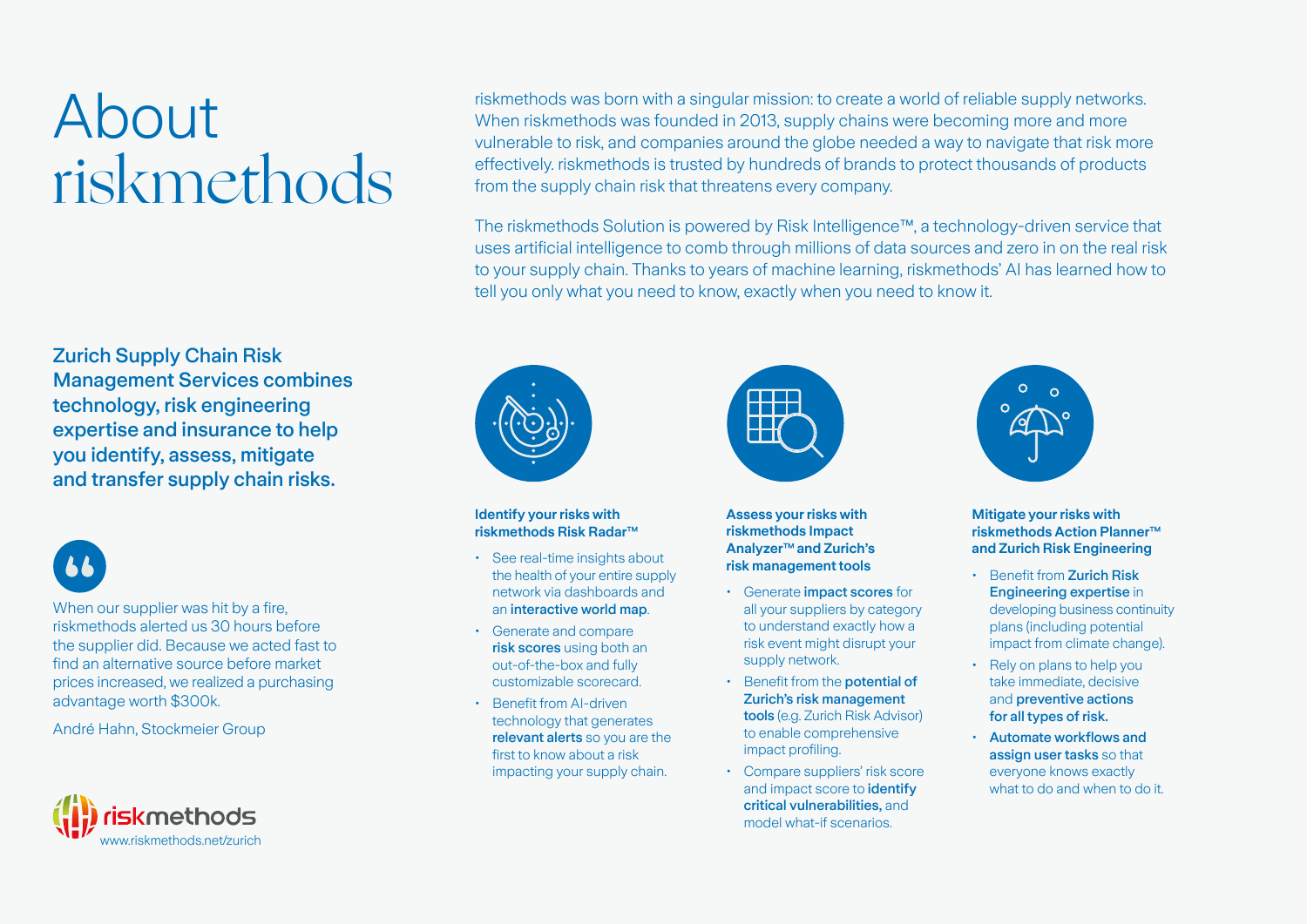## Benefits for your **business** • Maintain business continuity.



Thanks exclusively to riskmethods, we knew about a supplier entering bankruptcy four weeks before it was public knowledge and were able to qualify an alternative supplier early on.

Corinna Lichtenegger Department Manager Supply Management Category, Lindner AG



- Keep your business running by proactively addressing and responding to supply chain risk. Be the first to know, the first to act and the first to recover.
- Improve Supplier Relationship Management. Make sure you have all the right information at your fingertips to make risk-aware supplier decisions.
- Create Efficiency through Digitization. Be faster, smarter and better by using riskmethods artificial intelligence to automate processes that are beyond human scale.
- Help your bottom line. Take advantage of predictive insights that will help you avoid costs by addressing risk before it happens.
- Improve your risk profile and access Zurich Business Interruption and Contingent Business Interruption coverages at preferred conditions.

Learn more about The riskmethods Solution at [www.riskmethods.net/zurich](http://www.riskmethods.net/zurich)

Find out more about Zurich [Supply Chain Risk Management Services](https://www.zurich.com/en/products-and-services/protect-your-business/what-we-protect/property/supply-chain)